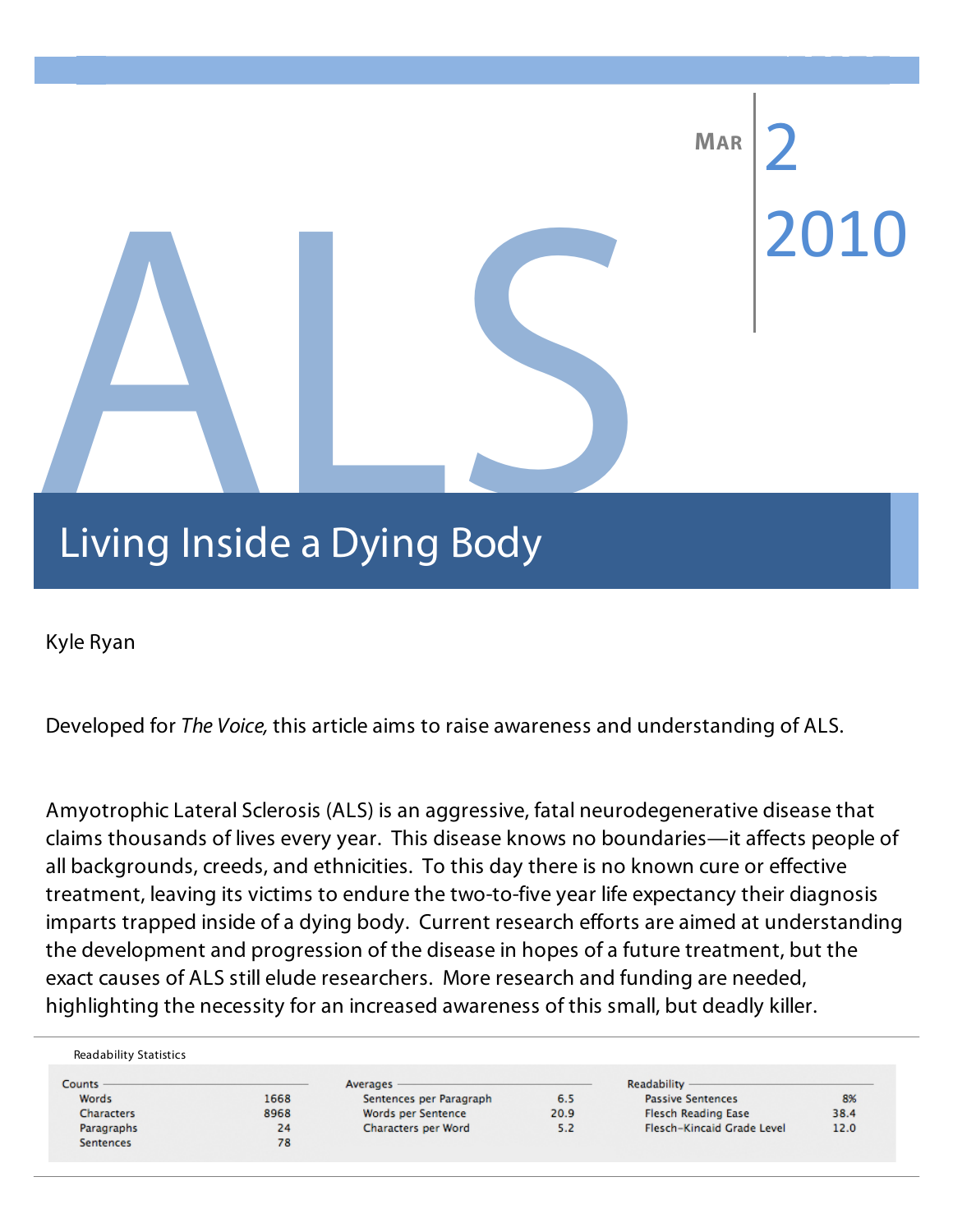Kyle Ryan 2 March 2010 Voice Article Word Count: 1668

# **Living Inside a Dying Body**

When Jonathan Blais called home to inform his parents that he had Amyotrophic Lateral Sclerosis (ALS), they were overwhelmed with surprise and fear. Blais, a triathlete and special education teacher, received his diagnosis at 33, and was essentially given a death sentence. According to estimates, physicians diagnose 5,000 people with ALS in the United States each year, with 350,000 currently living with the disease worldwide. Approximately 80% of all diagnosed patients die within two to five years, and all eventually succumb to the disease.<sup>2</sup>

According to Jon's father, "We always expected that sometime there might be a phone call, that Jon has had an accident… We were never expecting a phone call from our son to tell us that, 'You know, I think I've got ALS—Lou Gehrig's disease.' After his diagnosis I said to him, 'Jon, you're coming home to live, not die."<sup>3</sup>

ALS progresses swiftly and steadily, and no cure or treatment yet exists that can stop or reverse the course of the disease. Though thousands of individuals are diagnosed with this fatally progressive disease each year, there remains a significant lack of awareness about the condition.

### **What is ALS?**

ALS, more commonly known as Lou Gehrig's disease in the United States, is a fatal neuromuscular disorder that affects the body's motor neurons. Motor neurons are specific cells within the central nervous system that conduct messages between the brain, spinal cord, and skeletal muscles. Upper motor neurons (UMNs) first send messages from the brain to the spinal

cord. From here, lower motor neurons (LMNs) send their long cellular extensions to muscles throughout the body. The communication between these cells allows the motor command center of the brain to coordinate complex, voluntary movements like walking, speaking, chewing, and breathing.4

When motor neurons begin to degenerate, the symptoms of ALS arise. Early symptoms are often slight and manifest as muscle weakness. Consequently, both patients and physicians often overlook early signs. When motor neurons degenerate, they cannot communicate with skeletal muscles, and muscle



Figure 1: ALS causes nerve cells and muscles to waste away *http://len.epfl.ch/webdav/site/len/shared/import/migration/A LS1.jpg*

paralysis ensues (Figure 1). If the early degeneration primarily affects UMNs, patients often experience weakness, fatigue, and stiffness; if mostly LMNs are affected, common symptoms include weakness, muscle wasting, muscle twitches, and muscle cramps. All of these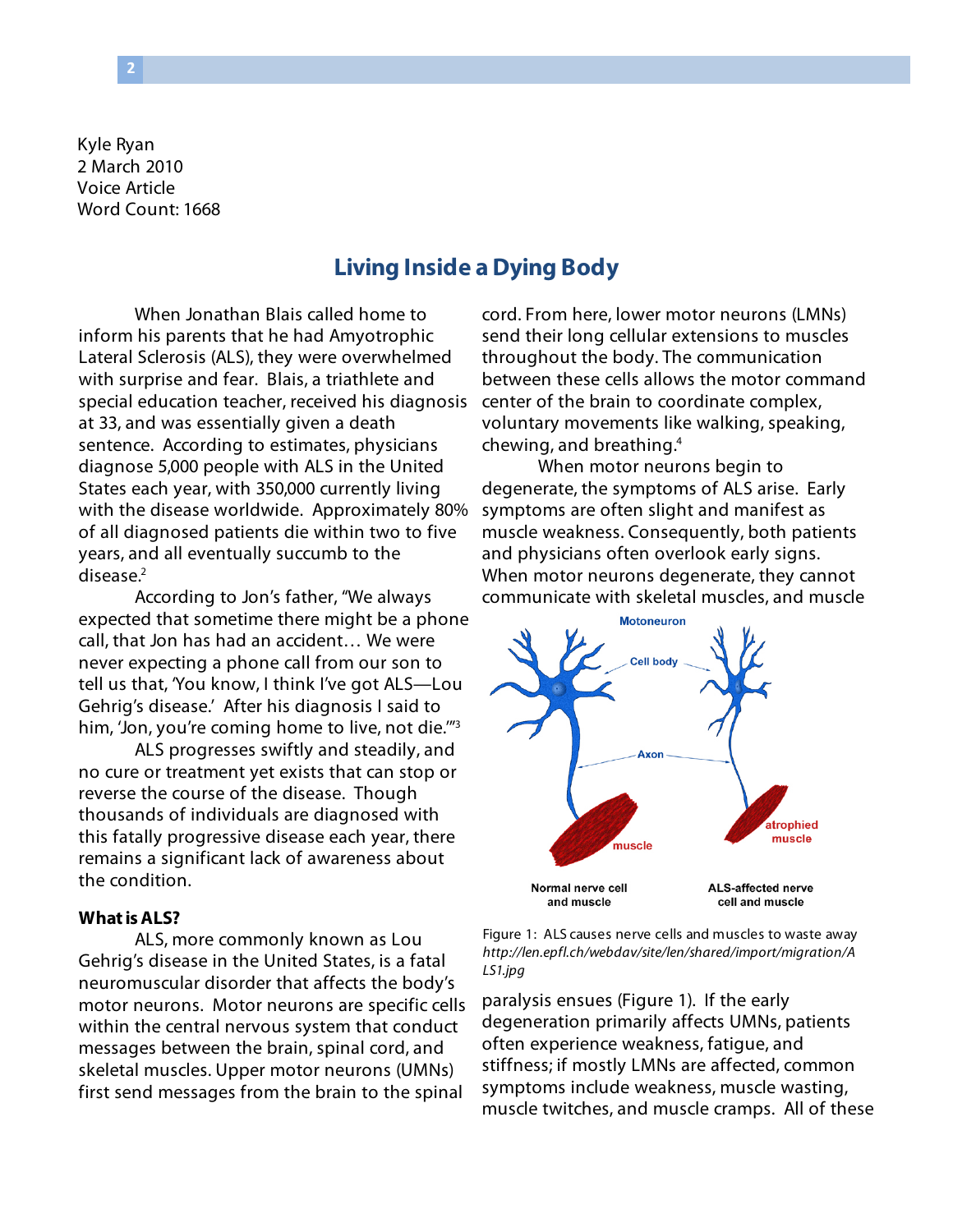symptoms are somewhat broad and commonplace, and because there is no biomarker available to test, patients must rely on clinical studies to receive a diagnosis.4

This makes early diagnoses of ALS particularly difficult. In order to receive a clinical diagnosis, physicians must check that patients' symptoms conform to the El Escorial Criteria, a set of five standards established by the World Federation of Neurology in 1990. These criteria include degeneration of both UMNs and LMNs, and the spread of degeneration to other regions of the body. In addition, there cannot be any evidence of other diseases that could explain the degeneration.<sup>5</sup> Waiting for all of these criteria to exhibit can be problematic, because once ALS attacks, it progresses extremely quickly. By the time most patients receive a clinical diagnosis, many already have a 50% degeneration of their LMNs.<sup>6</sup> This means less time for possible therapeutic treatments, and less time to live within an already short, two-tofive year life expectancy.

Paralysis increases as ALS progresses, yet patients' senses and mental capacity generally remain completely intact. As a consequence, individuals

diagnosed with ALS are essentially living within a dying body, waiting and watching as their physical being succumbs to the disease. **Patients** eventually lose the ability to swallow, speak, chew, and breathe without



Figure 2: Degeneration of neurons affects arm, leg, rib, and tongue muscles. *http://media.jaapa.com/images/2009/05/ 15/J0706als\_f1\_54354\_54357.jpg*

assistance, and eventually die from respiratory failure (Figure 2).

# **Understanding ALS: Two Forms, One Known Link**

ALS affects individuals of all backgrounds, and typically develops in adults between 40 and 70 years of age.<sup>2</sup> In 90-95% of all cases, the disease develops spontaneously. Physicians call these spontaneous cases Sporadic ALS (SALS), and they largely remain a mystery. About 5-10% of all individuals diagnosed with ALS have at least one previously affected family member; these cases are classified as Familial ALS (FALS). Since the prevalence of SALS is so much higher than FALS, scientists originally thought that ALS had no genetic component. As genetic technology and statistical tools became more advanced, however, the role that genetics plays in the disease became clearer.4

In 1993, Daniel Rosen of Brandeis University discovered a genetic mutation that affects 20% of all FALS patients. This mutation affects the antioxidant enzyme called copper/zinc superoxide dismutase (SOD1), which plays an important role in protecting the cell from destructive free radicals called superoxides.<sup>7</sup> This was a landmark discovery in ALS research, because it spearheaded the use of molecular techniques and information to understand the causes and possible treatments of the disease. Since Rosen's discovery, researchers have uncovered over 100 different mutations throughout the SOD1 gene, but it is still unknown how these specific changes cause the progressive death of motor neurons that classifies ALS. Moreover, since SOD1 mutations only play a role in 20% of FALS cases, or one percent of all ALS diagnoses, the breach in knowledge about SALS remains expansive.

### **Research and Treatment Difficulties**

Over the past fifteen years, researchers have focused intensely on trying to understand the molecular and cellular mechanisms that cause ALS onset and progression. Most research is conducted on mice models that have been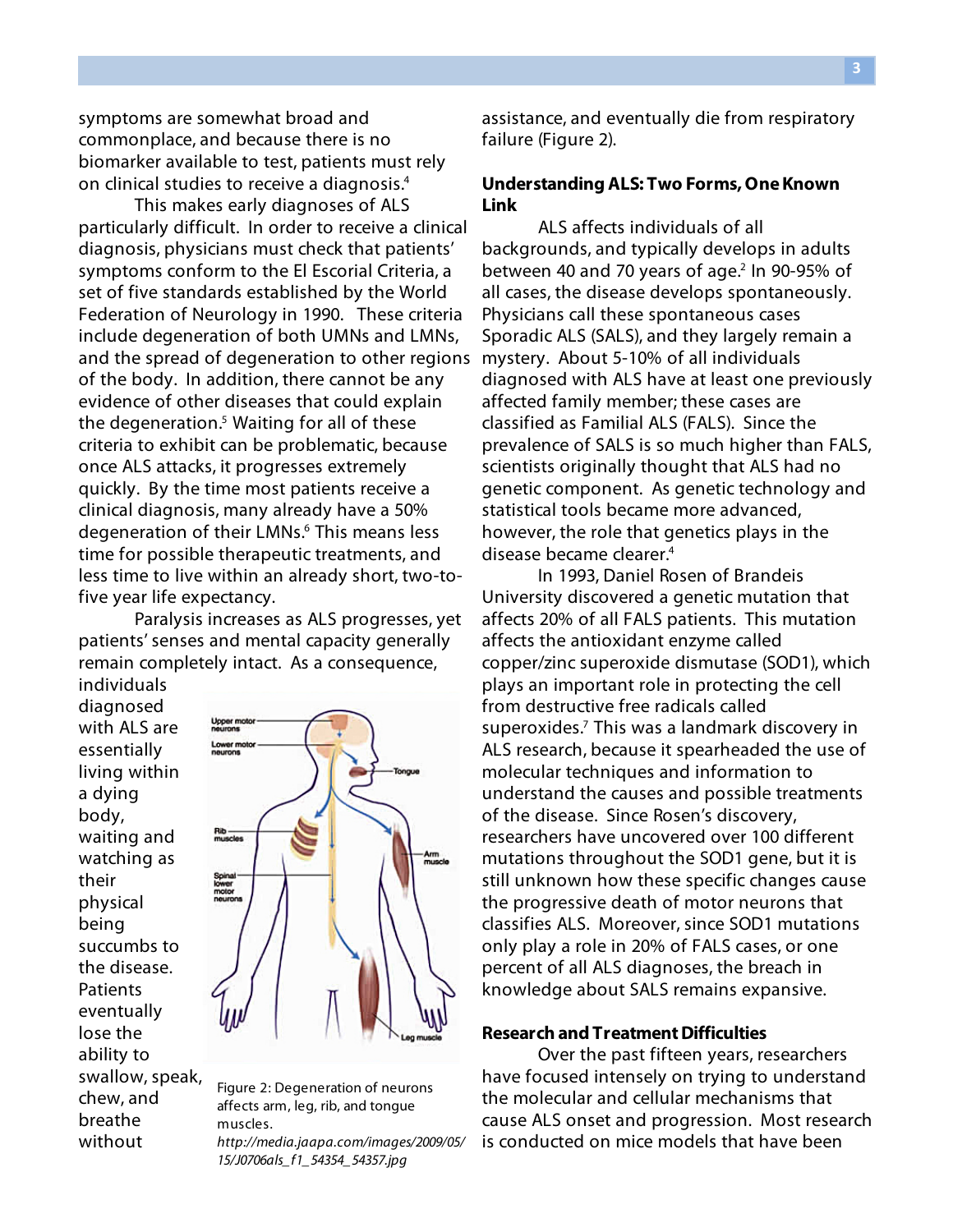genetically modified to develop an ALS-like disease. The problem with such models, however, is that therapeutic interventions based on animal models do not always translate well into effective human treatments.7

Furthermore, ALS is a multietiological disease–many genes are involved in causing both sporadic and familial forms of ALS. While scientists believe that several genes like SOD1 play a role in FALS cases, they do not fully understand the mechanisms. On the other hand, scientists believe that Sporadic ALS develops as a consequence of various genetic and environmental interactions. Without knowing exactly what these interactions are, however, it is impossible to develop effective treatments.<sup>1</sup>

Due to the rapid progression of ALS, the typically late diagnosis, and the poorly understood mechanistic causes, ALS remains an extremely difficult disease to treat. To date, there is no cure for ALS, and the standard course of treatment calls for administering the drug Riluzole to patients. Of the many drugs that yielded positive results in animal studies, Riluzole is the only one that has a positive impact on either prolonging survival or improving the life quality of ALS patients.<sup>8</sup> As such, Riluzole is the only drug approved for the treatment of ALS in Europe, the United States, and Australia.

Despite the accepted use of Riluzole for ALS treatment, it only modestly slows the disease progression. In fact, Robert Miller of the Forbes Norris ALS Research Center found that Riluzole only prolongs the average ALS patient's life expectancy by two to three months.<sup>9</sup> While the drug may lengthen life expectancy somewhat, it commonly results in nausea and fatigue, and costs more than \$11,000 a year, which raises the question of whether the benefits of the treatment are justified by the exorbitant costs.10

Considering that Riluzole is a less-thanoptimal option for the management of ALS, there is a great deal of research being conducted on alternative treatments. One promising area for inherited FALS cases is gene

silencing. Gene silencing techniques turn down or turn off the expression of certain genes, which causes the body to make fewer copies of mutant, disease-causing proteins. This method has proved successful in mouse models, which holds hope for future clinical applications<sup>11</sup>

As the general understanding of ALS disease-causing mechanisms has increased over the past thirty years, more clinical trials have become available (Figure 3).



Figure 3: Number of Phase II or III clinical trials in ALS<sup>1</sup>

There are currently twenty-five active clinical trials, many of which are particularly exciting. In January of 2010, for example, the FDA granted approval to the biotechnology company Neuralstem, Inc. to provide stem cell injections into the spinal cords of ALS patients. Dr. Eva Feldman, the University of Michigan neurologist overseeing the study, hopes that the stem cells protect the still-functioning neurons in the patients' nervous systems.<sup>12</sup> The success of this trial is yet to be determined.

Likewise, The FDA recently reapproved a previously suspended drug called Arimoclomol for a clinical trial. Arimoclomol improved survival rate and muscle function in ALS mouse models, and functions by increasing the production of heat shock proteins, which help gather up toxic, misfolded proteins in damaged cells.1 Clinical trials like these give hope for future treatment options, but underscore the need for additional research, funding, and attention for ALS.

## **A Call to Arms**

Despite the current research and clinical models aimed at rectifying the lack of treatment